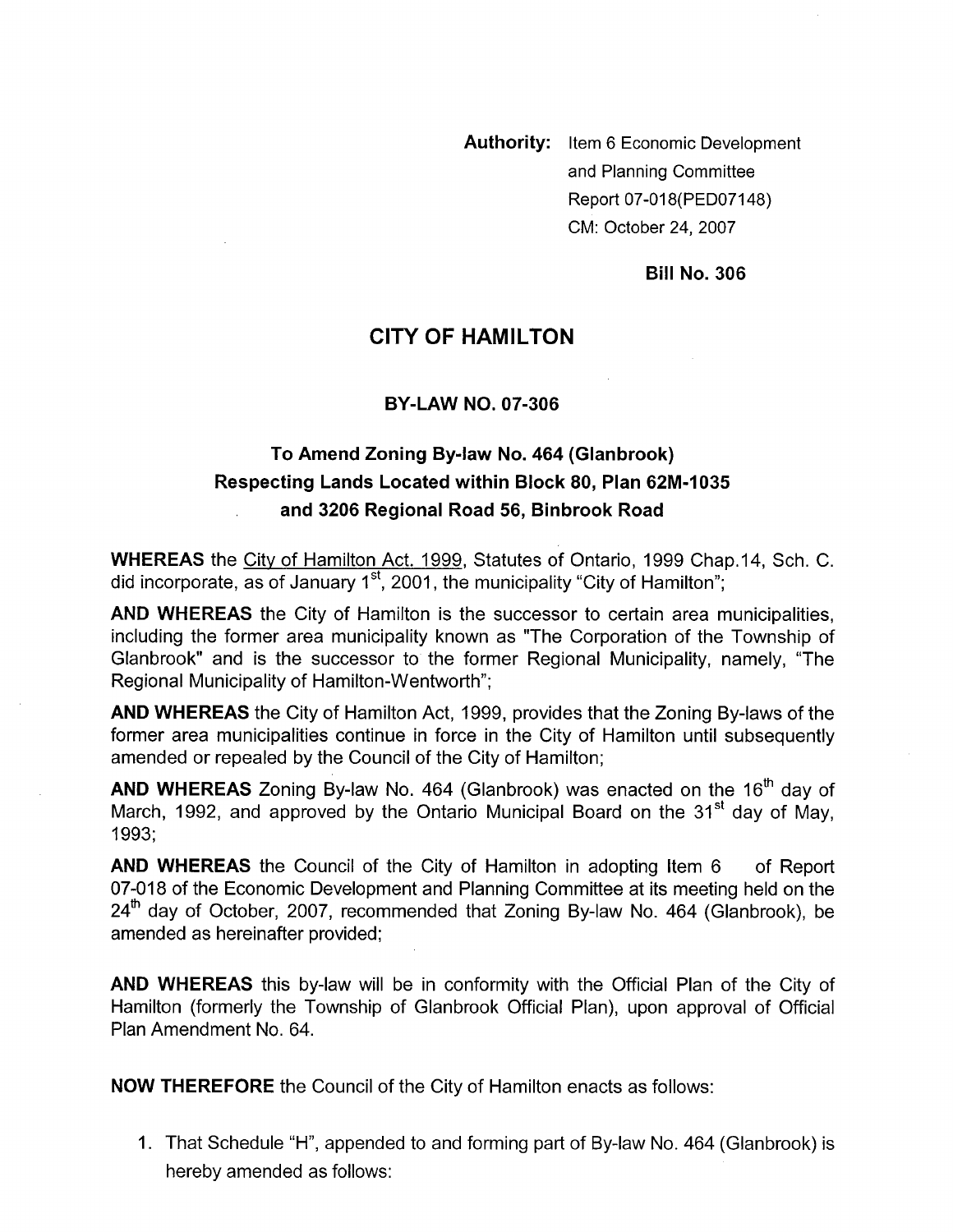- (a) by changing from the Existing Residential "ER" Zone to the General Commercial - Holding "H-C3-225" Zone, the lands comprised of Block 1 ;
- (b) by changing from the Residential Multiple "RM3-202" Zone, to the General Commercial - Holding "H - C3-225" Zone, the lands comprised of Block 2;

the extent and boundaries of which are shown on a plan hereto annexed as Schedule "A".

- 2. That the 'H' symbol applicable to the lands referred to in Section 1 (a) and (b) of this By-law shall be removed conditional upon:
	- (a) The completion of the requirements for the Binbrook Road *8,* Regional Road 56 Municipal Class Environmental Assessment, Phases 3 & 4 to the satisfaction of the General Manager of Public Works.

City Council may remove the "H" symbol and thereby give effect to the Zone provisions by enactment of amending By-law once the condition is fulfilled.

3. That Section 44, "Exceptions to the Provisions of this By-law", of Zoning By-law No. 464, be amended by adding the following new special provisions:

### **"H-C3-225**

Notwithstanding the regulations of Subsection 25.1 **PERMITTED USES** of **SECTION 25: GENERAL COMMERCIAL "C3" ZONE, only the following uses** shall be permitted and only on the ground floor of a mixed-use building for those lands zoned "H-C3-225":

Banks and Financial Institutions; Day Nurseries; Office; Professional and Business Offices; Personal Service Shops; Retail Stores, excluding those specific retail uses listed in Section 25.1(a);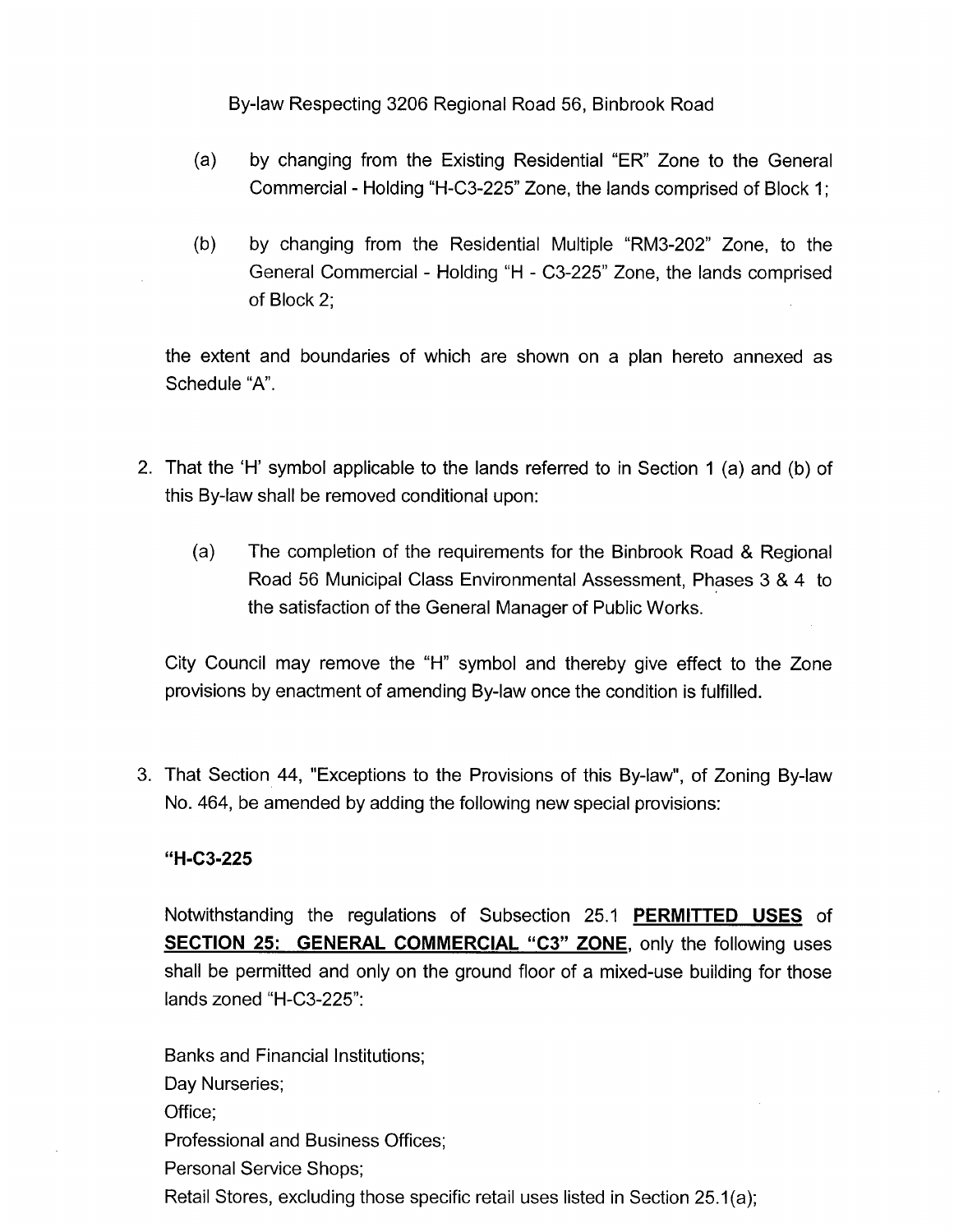Fast Food Restaurant, excluding an outdoor patio and drive-thru; Take-out restaurant, excluding an outdoor patio and drive-thru; Standard Restaurant, excluding an outdoor patio and drive-thru; and, Residential units on the ground floor having 50% of the floor area combined with a permitted commercial use having 50% of the floor area.

In addition to the foregoing, residential units shall be required above any use permitted on the ground floor.

Notwithstanding the regulations of paragraphs (d), (e), **(9,** (g), (j), (k), (I) and (m) of Subsection 25.2 **REGULATIONS FOR USES PERMITTED IN PARAGRAPH (a) OF SUBSECTION 25.1** of **SECTION 25: GENERAL COMMERCIAL "C3" ZONE,**  for those lands zoned "H-C3-225", the following regulations shall apply:

| (d)  | Maximum Lot Coverage     | N/A                 |
|------|--------------------------|---------------------|
| (e)  | Maximum Gross Floor Area | N/A                 |
| (f). | Minimum Front Yard       | 3.0 metres          |
| (a)  | Minimum Side Yard        | 3.0 metres, except: |

- (i) 7.5 metres abutting a side lot line which is the boundary of any Residential Zone, or where a ground floor residential use is located on the adjoining lands.
- (j) Minimum Parking Requirements
	- (i) The parking space size shall have a minimum width of 2.6 metres and have a minimum length of 5.5 metres;
	- (ii) Parking spaces shall be provided at a rate of 1.25 spaces per residential dwelling unit, and 1 space per every 30 square metres of gross floor area for commercial uses; and,
	- (iii) Visitor parking shall be shared with the commercial parking space.

All other requirements shall be pursuant to the provisions of Subsection 7.35 of this By-law.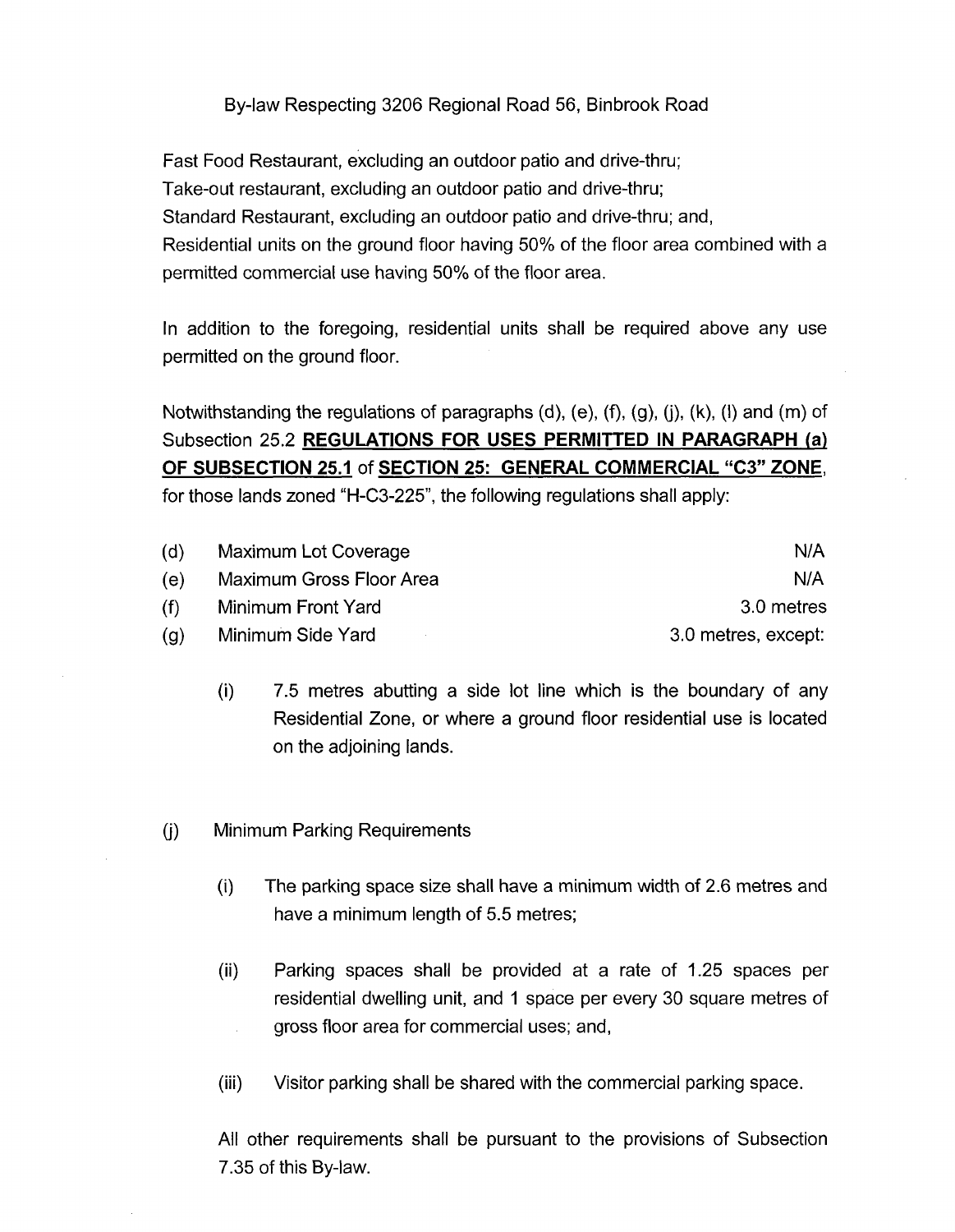- (k) Minimum Loading Requirements
	- 0) 1 loading space shall be required and shared for the residential and commercial uses.
- (I) Minimum Landscaping Requirements
	- (i) A landscaped area in the form of a planting strip having a minimum width of 6.0 metres and a fence having a minimum height of 1.8 metres shall be provided and thereafter maintained adjacent to every portion of any lot line that abuts a Residential use.
	- (ii) A landscaped area having a minimum width of 3.0 metres shall be provided and thereafter maintained adjacent to every portion of any lot line that abuts a street, and such landscaped area shall be continuous except for required driveway(s).
- (m) Outside Storage and Display
	- (i) Outside Storage and display areas shall not be permitted less than 6.0 metres from any street and/or the boundary of any Residential Zone or any Zone where the adjoining land is used for residential.
	- (ii) Outside storage areas shall be screened from view and enclosed with a fence having a minimum height of 1.8 metres".
- **3.** No building or structure shall be erected, altered, extended or enlarged, nor shall any building or structure or part thereof be used, nor shall any land be used, except in accordance with the **"C3"** District provisions, subject to the special requirements referred to in Section 2 of this By-law.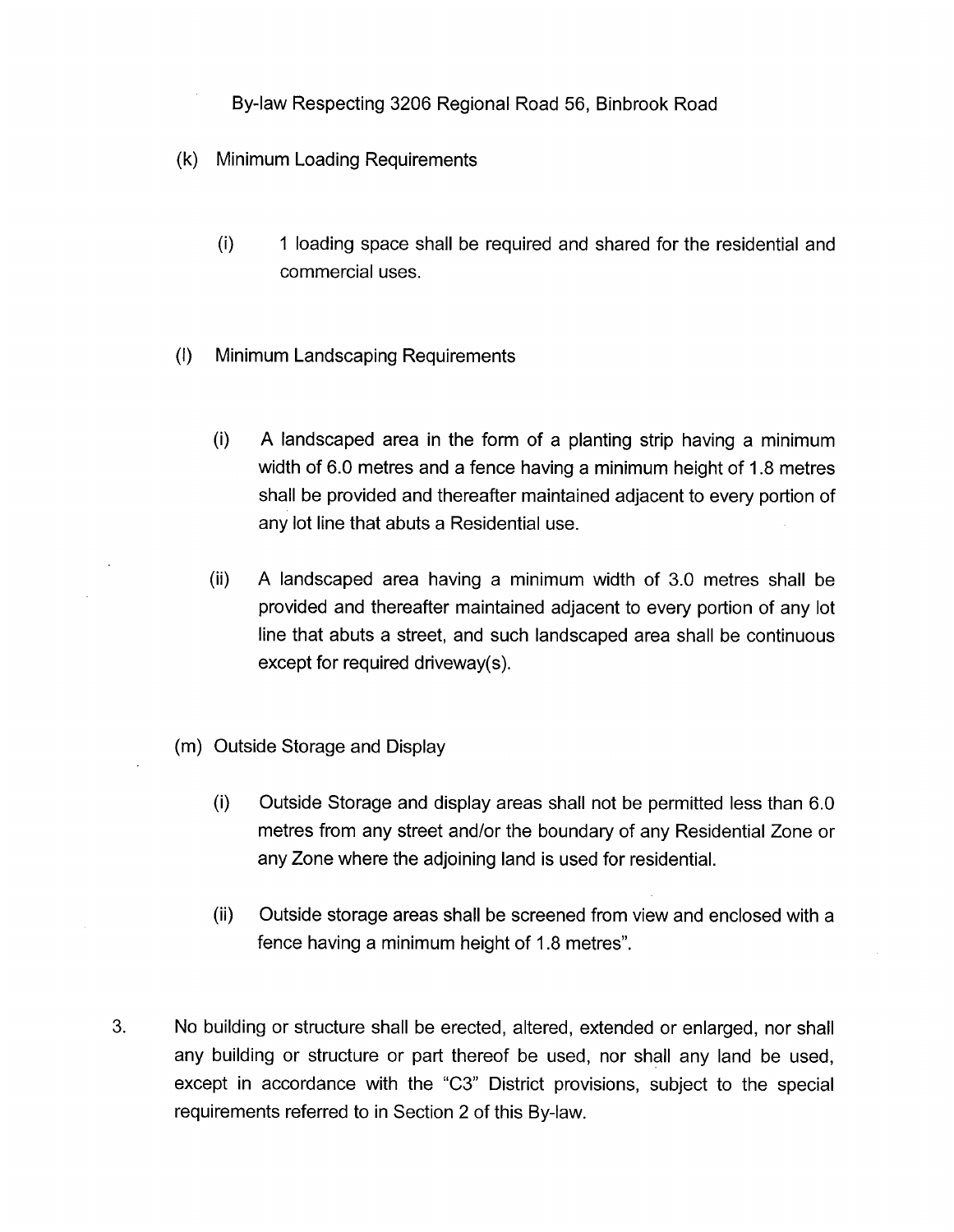**4.** The Clerk is hereby authorized and directed to proceed with the giving of notice of the passing of this By-law, in accordance with the Planning Act.

**PASSED and ENACTED** this 24'h day of October, 2007.

**Fred Eisenberger** Mayor **Mayor** City Clerk

Kevin C. Christenson

ZAC-07-021